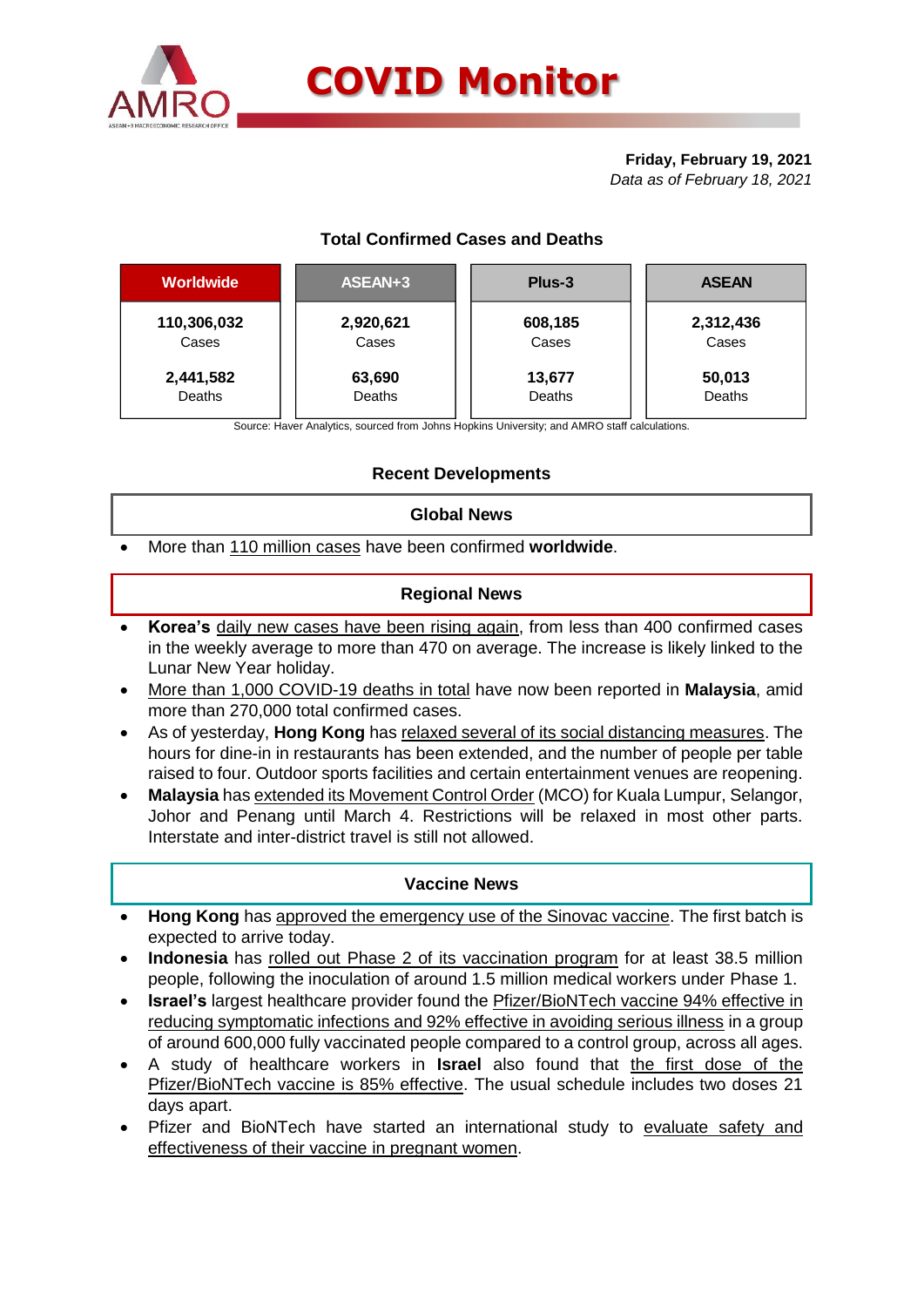| <b>Economy</b>        | <b>Total Cases</b><br>(000) | Cases per 1M<br><b>Population</b> | New Cases <sup>1</sup> | <b>New Cases</b><br>since $2020^2$ | <b>New Cases</b><br>per 1M Pop. <sup>1</sup> | <b>ANew</b><br>$\text{Case}$ <sup>1</sup> | Δ% New<br>$\overline{\text{Cases}}^1$ | <b>Total</b><br><b>Deaths</b> | <b>New</b><br>Deaths <sup>1</sup> | <b>Fatality</b><br>Rate (%) |
|-----------------------|-----------------------------|-----------------------------------|------------------------|------------------------------------|----------------------------------------------|-------------------------------------------|---------------------------------------|-------------------------------|-----------------------------------|-----------------------------|
| Global                | 110,306                     |                                   | 360,639                |                                    |                                              | $-57,013$                                 | 0.3                                   | 2,441,582                     | 9,866                             | 2.2                         |
| ASEAN+3               | 2,921                       |                                   | 15,216                 |                                    |                                              | $-2,289$                                  | 0.5                                   | 63.690                        | 348                               | 2.2                         |
| Plus-3                | 608                         |                                   | 1,821                  |                                    |                                              | $-408$                                    | 0.3                                   | 13.677                        | 78                                | 2.2                         |
| <b>ASEAN</b>          | 2,312                       |                                   | 13,396                 |                                    |                                              | $-1,882$                                  | 0.6                                   | 50,013                        | 271                               | 2.2                         |
|                       |                             |                                   |                        |                                    |                                              |                                           |                                       |                               |                                   |                             |
| China                 | 90                          | 64                                | 10                     |                                    | $\overline{0}$                               | $-2$                                      | 0.0                                   | 4,636                         | $\Omega$                          | 5.2                         |
| Hong Kong, China      | 11                          | 1,417                             | 13                     |                                    | $\overline{2}$                               | $-13$                                     | 0.1                                   | 197                           | 1                                 | 1.8                         |
| Japan                 | 421                         | 3,351                             | 1,328                  |                                    | 11                                           | $-477$                                    | 0.3                                   | 7,294                         | 71                                | 1.7                         |
| Korea                 | 86                          | 1,655                             | 470                    |                                    | 9                                            | 84                                        | 0.6                                   | 1,550                         | 6                                 | 1.8                         |
|                       |                             |                                   |                        |                                    |                                              |                                           |                                       |                               |                                   |                             |
| Indonesia             | 1,253                       | 4,642                             | 8,671                  |                                    | 32                                           | $-1.170$                                  | 0.7                                   | 33,969                        | 227                               | 2.7                         |
| Malaysia              | 275                         | 8,274                             | 2,841                  |                                    | 86                                           | $-517$                                    | 1.1                                   | 1,030                         | 13                                | 0.4                         |
| Philippines           | 555                         | 5,045                             | 1,697                  |                                    | 15                                           | 43                                        | 0.3                                   | 11,673                        | 29                                | 2.1                         |
| Singapore             | 60                          | 10,493                            | 10                     |                                    | $\overline{2}$                               | -9                                        | 0.0                                   | 29                            | $\Omega$                          | 0.0                         |
| Thailand              | 25                          | 369                               | 119                    |                                    | $\overline{2}$                               | $-198$                                    | 0.5                                   | 83                            | $\Omega$                          | 0.3                         |
|                       |                             |                                   |                        |                                    |                                              |                                           |                                       |                               |                                   |                             |
| Brunei Darussalam     | 0.19                        | 410                               | 0                      |                                    | $\mathbf{1}$                                 | $\Omega$                                  | 0.2                                   | 3                             | $\Omega$                          | 1.6                         |
| Cambodia              | 0.48                        | 29                                |                        |                                    | $\Omega$                                     | -1                                        | 0.1                                   | 0                             | $\mathbf 0$                       | 0.0                         |
| Lao PDR               | 0.05                        | 6                                 | $\Omega$               |                                    | $\Omega$                                     | $\Omega$                                  | 0.0                                   | $\Omega$                      | $\Omega$                          | 0.0                         |
| Myanmar               | 141.71                      | 2,655                             | 27                     |                                    |                                              | $-33$                                     | 0.0                                   | 3,192                         | 1                                 | 2.3                         |
| Vietnam               | 2.35                        | 24                                | 30                     |                                    | $\Omega$                                     | 3                                         | 1.3                                   | 35                            | $\Omega$                          | 1.5                         |
|                       |                             |                                   |                        |                                    |                                              |                                           |                                       |                               |                                   |                             |
| Australia             | 29                          | 1,113                             | 4                      |                                    | $\overline{0}$                               | $-2$                                      | 0.0                                   | 909                           | $\Omega$                          | 3.1                         |
| <b>Brazil</b>         | 10,031                      | 47,454                            | 45,245                 |                                    | 214                                          | $-128$                                    | 0.5                                   | 243,457                       | 1,037                             | 2.4                         |
| France                | 3,517                       | 54,115                            | 18,032                 |                                    | 277                                          | $-3,704$                                  | 0.5                                   | 82,975                        | 367                               | 2.4                         |
| Germany               | 2,372                       | 28,589                            | 7,283                  |                                    | 88                                           | $-672$                                    | 0.3                                   | 67,245                        | 432                               | 2.8                         |
| India                 | 10,963                      | 8,005                             | 11,827                 |                                    | 9                                            | 683                                       | 0.1                                   | 156.111                       | 95                                | 1.4                         |
| <b>United Kingdom</b> | 4,095                       | 60,890                            | 13,790                 |                                    | 205                                          | $-1,381$                                  | 0.3                                   | 119,614                       | 584                               | 2.9                         |
| <b>United States</b>  | 27,787                      | 83,936                            | 71,948                 |                                    | 217                                          | $-29,727$                                 | 1.2                                   | 490,985                       | 2,536                             | 1.8                         |

### **ASEAN+3 and Selected Economies: Confirmed COVID-19 Cases and Deaths**

Source: Haver Analytics, sourced from Johns Hopkins University; AMRO staff calculations.

1/ Values show the 7-day average.

2/ Since January 31, 2020.

#### **Vaccine Tracker**

#### **ASEAN+3 and Selected Economies: Total Vaccines Administered**



Source: Haver Analytics, sourced from Our World in Data; and AMRO staff calculations.

Note: Single vaccination doses only. This does not measure the number of people vaccinated, as two doses are usually required with available vaccines. Data is reported at irregular intervals; numbers show latest available.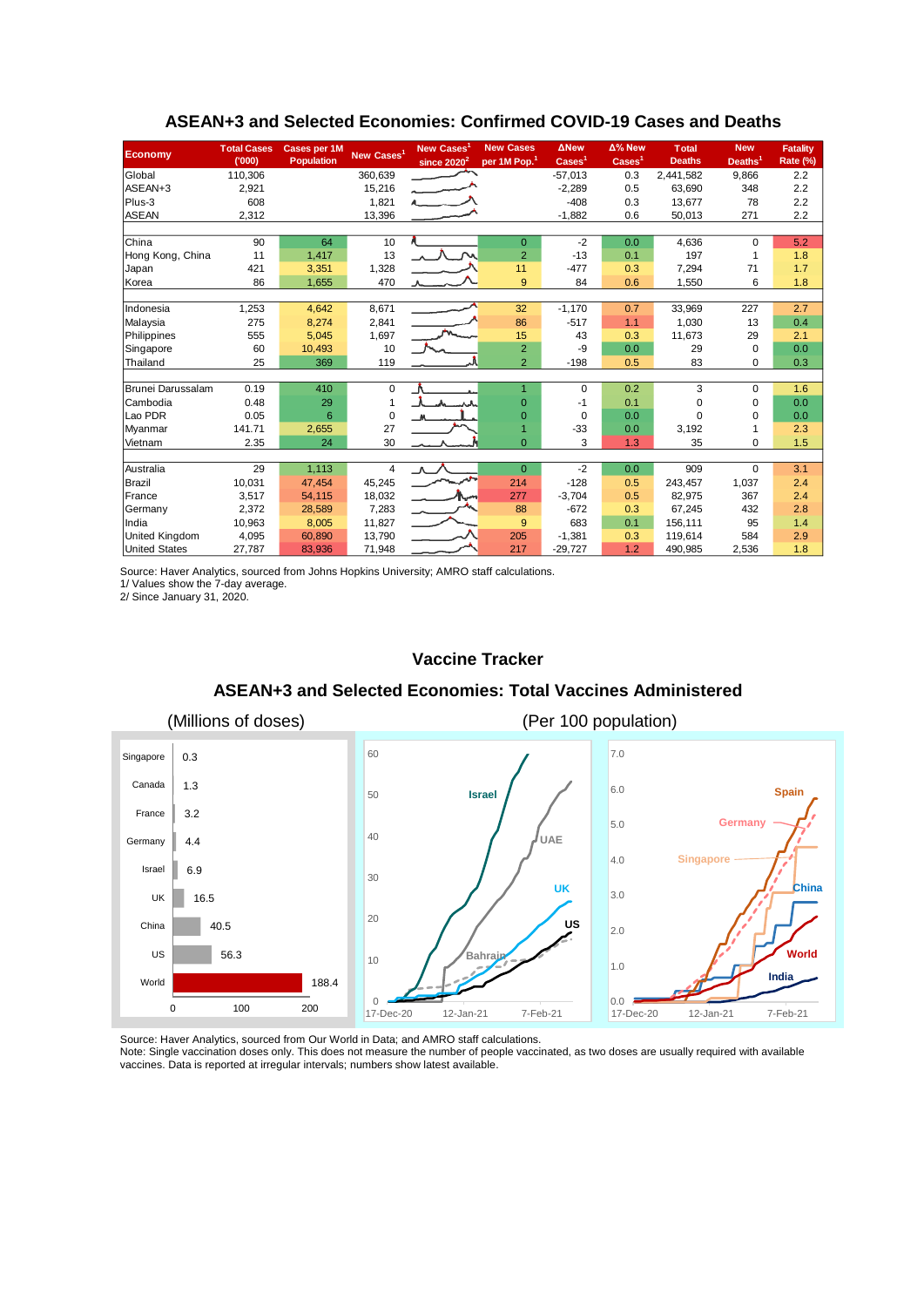

# **World: Confirmed Cases by Region**

Source: Haver Analytics, sourced from Johns Hopkins University; and AMRO staff calculations.



Source: Haver Analytics, sourced from Johns Hopkins University; and AMRO staff calculations.